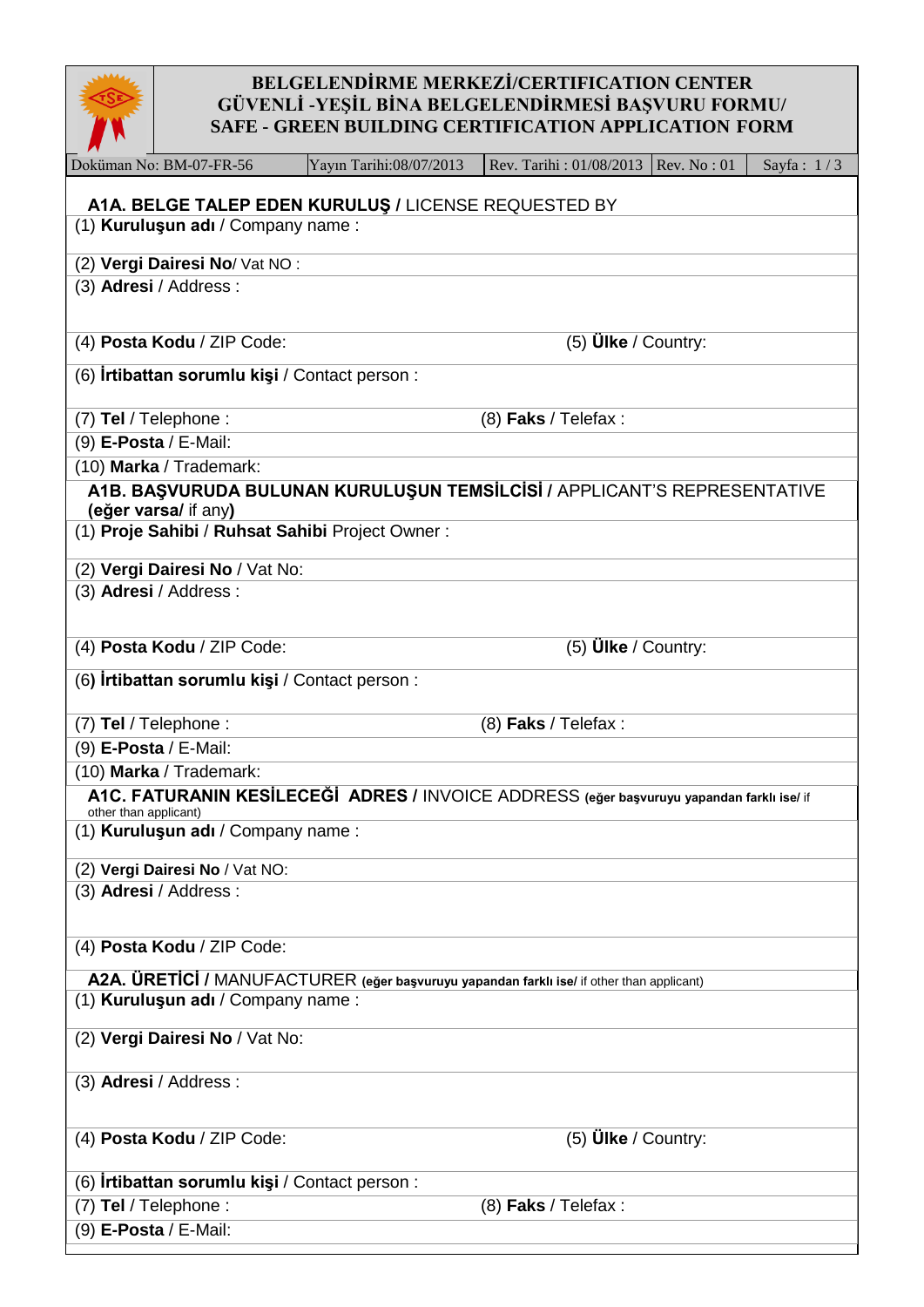

## **BELGELENDİRME MERKEZİ/CERTIFICATION CENTER GÜVENLİ -YEŞİL BİNA BELGELENDİRMESİ BAŞVURU FORMU/ SAFE - GREEN BUILDING CERTIFICATION APPLICATION FORM**

| ↗                                                        |                                                                                                                                                                                                                                                                                                                                                                                                                                                                                                                                                                     |                         |  |        |                         |                                              |  |              |
|----------------------------------------------------------|---------------------------------------------------------------------------------------------------------------------------------------------------------------------------------------------------------------------------------------------------------------------------------------------------------------------------------------------------------------------------------------------------------------------------------------------------------------------------------------------------------------------------------------------------------------------|-------------------------|--|--------|-------------------------|----------------------------------------------|--|--------------|
|                                                          | Doküman No: BM-07-FR-56<br>A2B. BINA ADI / MEVKII / ADRESI / BUILDING NAME / LOCATION / ADDRESS                                                                                                                                                                                                                                                                                                                                                                                                                                                                     | Yayın Tarihi:08/07/2013 |  |        | Rev. Tarihi: 01/08/2013 | <b>Rev. No: 01</b>                           |  | Sayfa: $2/3$ |
|                                                          |                                                                                                                                                                                                                                                                                                                                                                                                                                                                                                                                                                     |                         |  |        |                         |                                              |  |              |
|                                                          | A3A. BINA TIPI / BUILDING TYPE                                                                                                                                                                                                                                                                                                                                                                                                                                                                                                                                      |                         |  |        |                         |                                              |  |              |
| $\Box$                                                   | YENİ BİNA (new building)                                                                                                                                                                                                                                                                                                                                                                                                                                                                                                                                            |                         |  | $\Box$ |                         | MEVCUT BİNA (existing building)              |  |              |
|                                                          | A3B. BINA KULLANIM TIPI / BUILDING OCCUPATION TYPE                                                                                                                                                                                                                                                                                                                                                                                                                                                                                                                  |                         |  |        |                         |                                              |  |              |
| $\Box$                                                   | KONUT (dwelling)<br>TEKİL AİLE KONUTU (single family dwelling)<br>STANDARD APARTMAN DAİRESİ(standard apartment<br>dwelling)<br>STANDARD APARTMAN (standard apartment)<br>SİTE TERLEŞİMİ (apartment building site)<br>REZİDANS- LÜKS KONUT (residence-luxury dwelling)<br>(en az 3 kullanım) (at least three utility)<br>ALIŞVERİŞ ALANI (shopping area)<br>$\circ$<br>OFIS (office)<br>$\circ$<br>SPOR ALANI (sports area)<br>$\circ$<br><b>RESTORAN</b> (restaurant)<br>$\circ$<br>SİNEMA/TİYATRO (cinema/theatre)<br>O<br>KAPALI HAVUZ (swimming pool)<br>$\circ$ |                         |  |        |                         |                                              |  |              |
| $\Box$<br>$\Box$<br>$\Box$<br>$\Box$<br>$\Box$<br>$\Box$ | ALIŞVERİŞ MERKEZİ (shopping centre)<br>OKUL-EĞİTİM (school-education)<br>IS MERKEZI (business centre)<br>HASTANE (hospital)<br>KAMU BİNASI (public building)<br>DİĞER-AÇIKLAYIN (other-explain)<br>A3C. BINA TOPLAM OTURUM ALANI / BUILDING SESSION TOTAL AREA:                                                                                                                                                                                                                                                                                                     |                         |  |        |                         |                                              |  |              |
|                                                          | (Otopark hariç)                                                                                                                                                                                                                                                                                                                                                                                                                                                                                                                                                     |                         |  |        |                         | $\ldots \ldots \ldots \ldots$ m <sup>2</sup> |  |              |